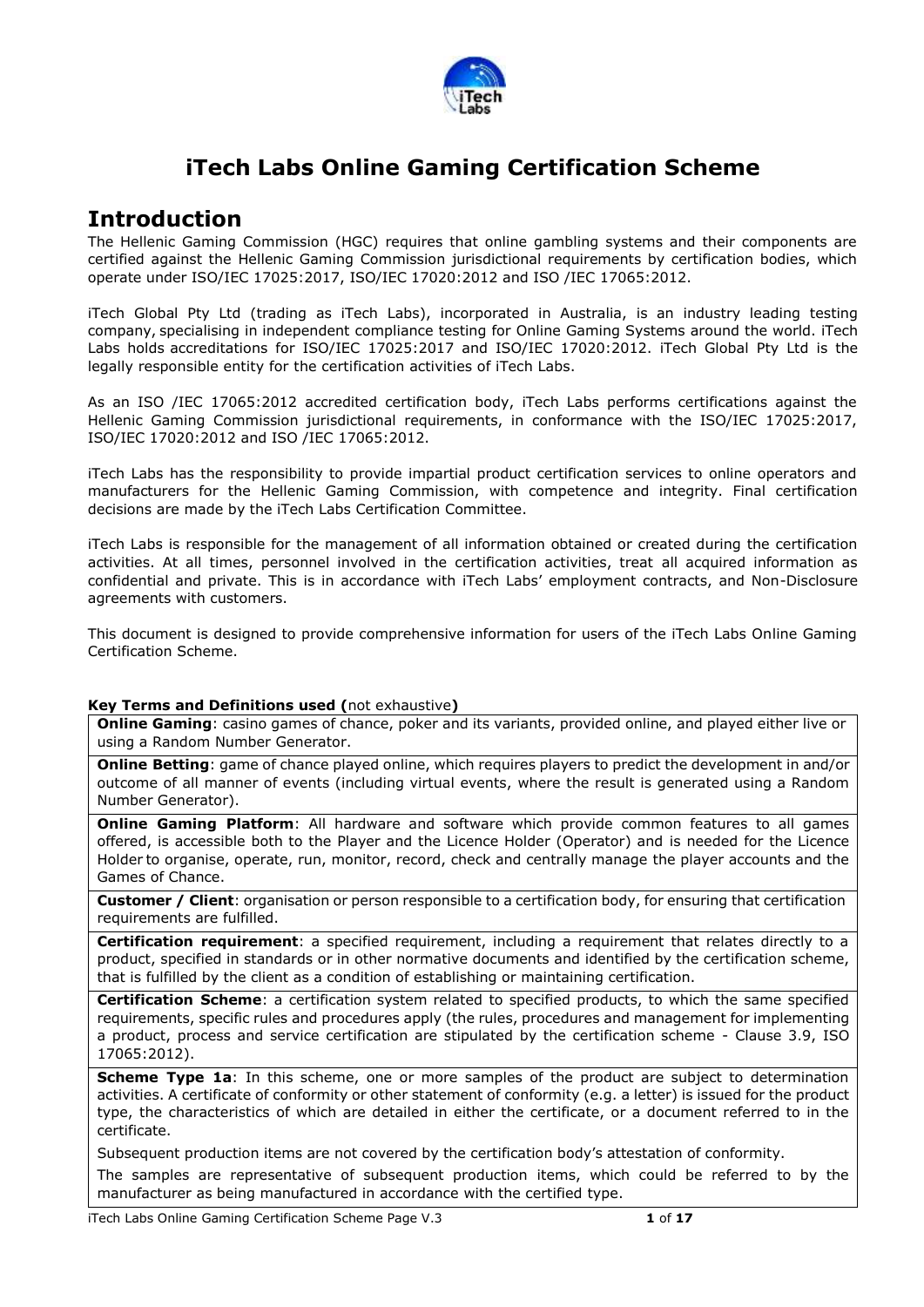

The certification body may grant the manufacturer the right to use the type certificate or another statement of conformity (e.g. a letter) as a basis for the manufacturer to declare that the subsequent production items conform to the specified requirements (Clause 5.3.1, ISO 17067:2013).

**Conformity Assessment:** demonstration that specified requirements (regulations, standards, and technical specifications) are fulfilled.

**Surveillance**: systematic iteration of conformity assessment activities as a basis for maintaining the validity of the statement of conformity.

# **Scope and requirements of iTech Labs Online Gaming Certification scheme**

The scope of the iTech Labs Online Gaming Certification scheme is the certification of online gaming systems and their components, according to the Hellenic Gaming Commission (HGC) requirements.

iTech Labs is the owner of the iTech Labs Online Gaming Certification scheme.

The scheme is bound to be followed by: iTech Labs as a certification body, all client organisations (Online Gaming Operators and Manufacturers) that have a certification agreement with iTech Labs, or that have applied for one.

The iTech Labs Online Gaming Certification scheme was developed in recognition of the iTech Labs Certification Body's (henceforth referred as 'iTech Labs') responsibility in providing product certification to online operators and manufacturers for the Hellenic Gaming Commission (HGC).

The objectives of the iTech Labs Gaming Certification scheme are:

- To address the needs of all interested parties (online gaming operators, online gaming manufacturers, and regulators) by providing confidence, regarding the fulfilment of applicable standards.
- To demonstrate to the Gambling market that the online gaming systems (and their components) have been attested to fulfil the specified Hellenic Gaming Commission requirements by an impartial thirdparty body - iTech Labs.
- To add value to online operator's and manufacturer's products, by providing online gaming systems (and their components) certifications for the Hellenic Gaming Commission.

The iTech Labs Online Gaming Certification scheme is classified as a type 1a, and it was prepared based on the guidelines given in ISO/IEC 17067, in order to comply with the requirements of ISO/IEC 17065.

In this scheme, one or more samples of the online gaming systems (and/or their components) (the Product) are subject to determination activities. A certificate of conformity or other statement of conformity (e.g. a letter) is issued for the product type, the characteristics of which are detailed in the certificate, or a document referred to in the certificate. Surveillance of certification products is not required, and is not included in the scheme. Subsequent production items are not covered by iTech Labs' attestation of conformity.

| <b>Conformity assessment functions and</b><br>activities within the product certification scheme                                                             | <b>Type 1a Certification Scheme</b><br>(x-in scope, N/A- not in<br>scope) |
|--------------------------------------------------------------------------------------------------------------------------------------------------------------|---------------------------------------------------------------------------|
| <b>Selection</b> , including planning and preparation activities,<br>specification of requirements, e.g. normative documents,<br>and sampling, as applicable | x-in scope                                                                |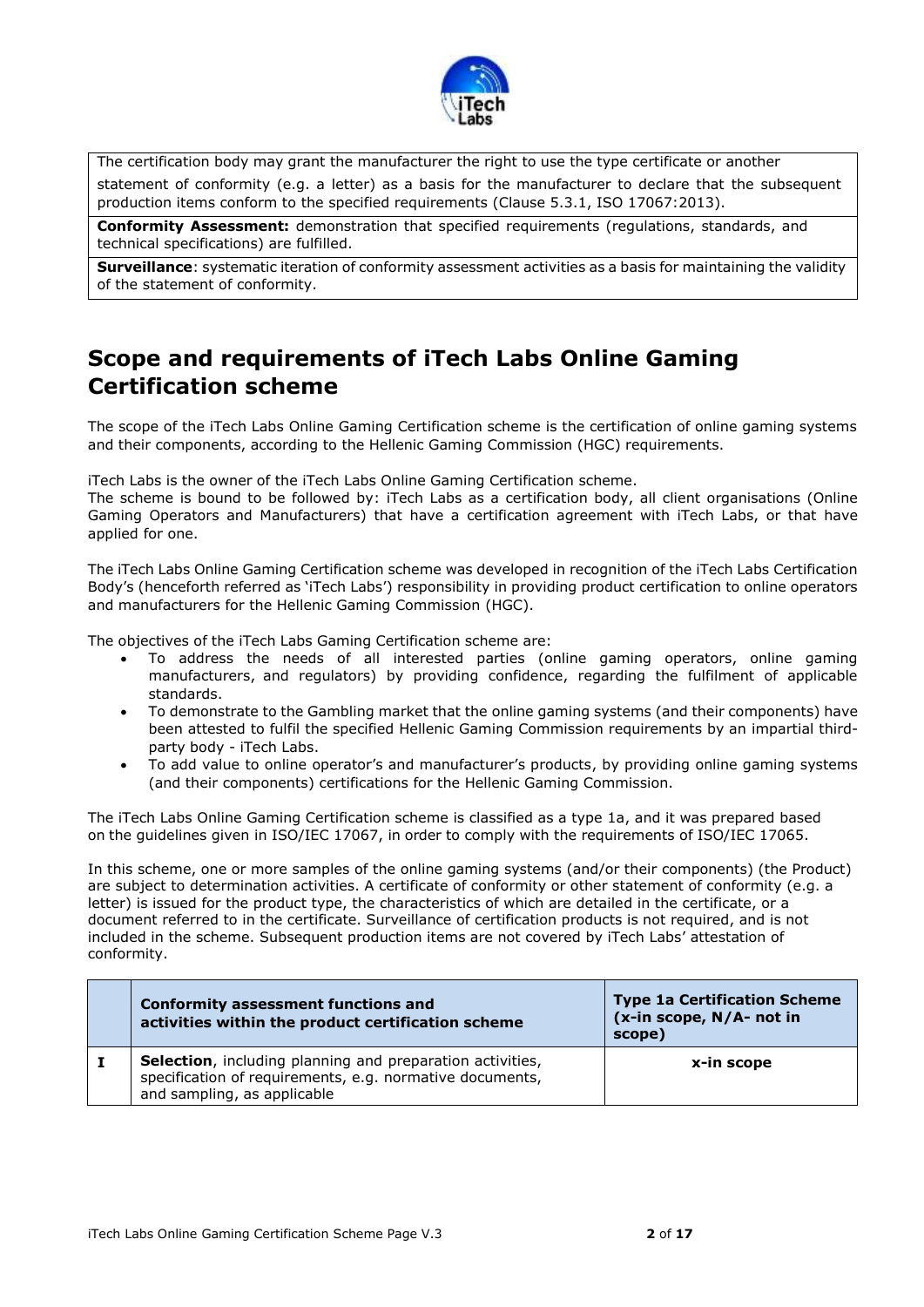

| $\mathbf{H}$ | Determination of characteristics, as applicable, by:<br>a) testing<br>b) inspection<br>c) design appraisal<br>d) assessment of services or processes<br>e) other determination activities, e.g. verification | x-in scope        |
|--------------|--------------------------------------------------------------------------------------------------------------------------------------------------------------------------------------------------------------|-------------------|
| III          | <b>Review</b><br>Examining the evidence of conformity obtained during the<br>determination stage, to establish whether the specified<br>requirements have been met                                           | x-in scope        |
| IV           | <b>Decision on certification</b><br>Granting, maintaining, extending, reducing,<br>suspending, and withdrawing certification                                                                                 | x-in scope        |
| v            | <b>Attestation, licensing</b><br>a) issuing a certificate of conformity or other statement<br>of conformity (attestation)                                                                                    | x-in scope        |
|              | b) granting the right to use certificates or other statements of<br>conformity                                                                                                                               | x-in scope        |
|              | c) issuing a certificate of conformity for a batch of products                                                                                                                                               | N/A- not in scope |
|              | d) granting the right to use marks of conformity<br>(licensing), based on surveillance (VI) or certification of<br>a batch                                                                                   | N/A- not in scope |
| VI           | Surveillance, as applicable (see 5.3.4 to 5.3.8 of<br>ISO17065:2012), by:<br>a) testing or inspection of samples from the open market                                                                        | N/A- not in scope |
|              | b) testing or inspection of samples from the factory                                                                                                                                                         | N/A- not in scope |
|              | c) assessment of the production, the delivery of the service, or<br>the operation of the process                                                                                                             | N/A- not in scope |
|              | d) management system audits, combined with random tests or<br>inspections                                                                                                                                    | N/A- not in scope |

iTech Labs will perform all evaluation, inspection or certification activities in accordance with the requirements of the following applicable standards and normative documents:

- ISO/IEC 17020:2012 Conformity Assessment requirements for the operation of various types of bodies performing inspection
- ISO/IEC 17025:2017 Conformity Assessment requirements for Testing and calibration laboratories<br>• ISO/IEC 17065:2012 Conformity Assessment Requirements for the bodies certifying product.
- ISO/IEC 17065:2012 Conformity Assessment Requirements for the bodies certifying product, process and services
- ISO 17067:2013 Conformity Assessment Fundamentals of product certification and guidance for product certification schemes
- ISO 17000:2004 Conformity Assessment Vocabulary and General principles
- HELLENIC Gaming Commission jurisdictional specific gaming regulations (standards, requirements, and specifications):
	- Decision 79841 ΕΞ 2020 (Government Gazette 3266 /Β) " Enactment of Regulation on the Technical Specification (TS) for their Organisation and Operation of online games of chance", August 5, 2020
	- Decision 79835 ΕΞ 2020 (Government Gazette 3265/Β) "Enactment of Gaming Regulation on the Organisation and operation of online games of chance" August 5, 2020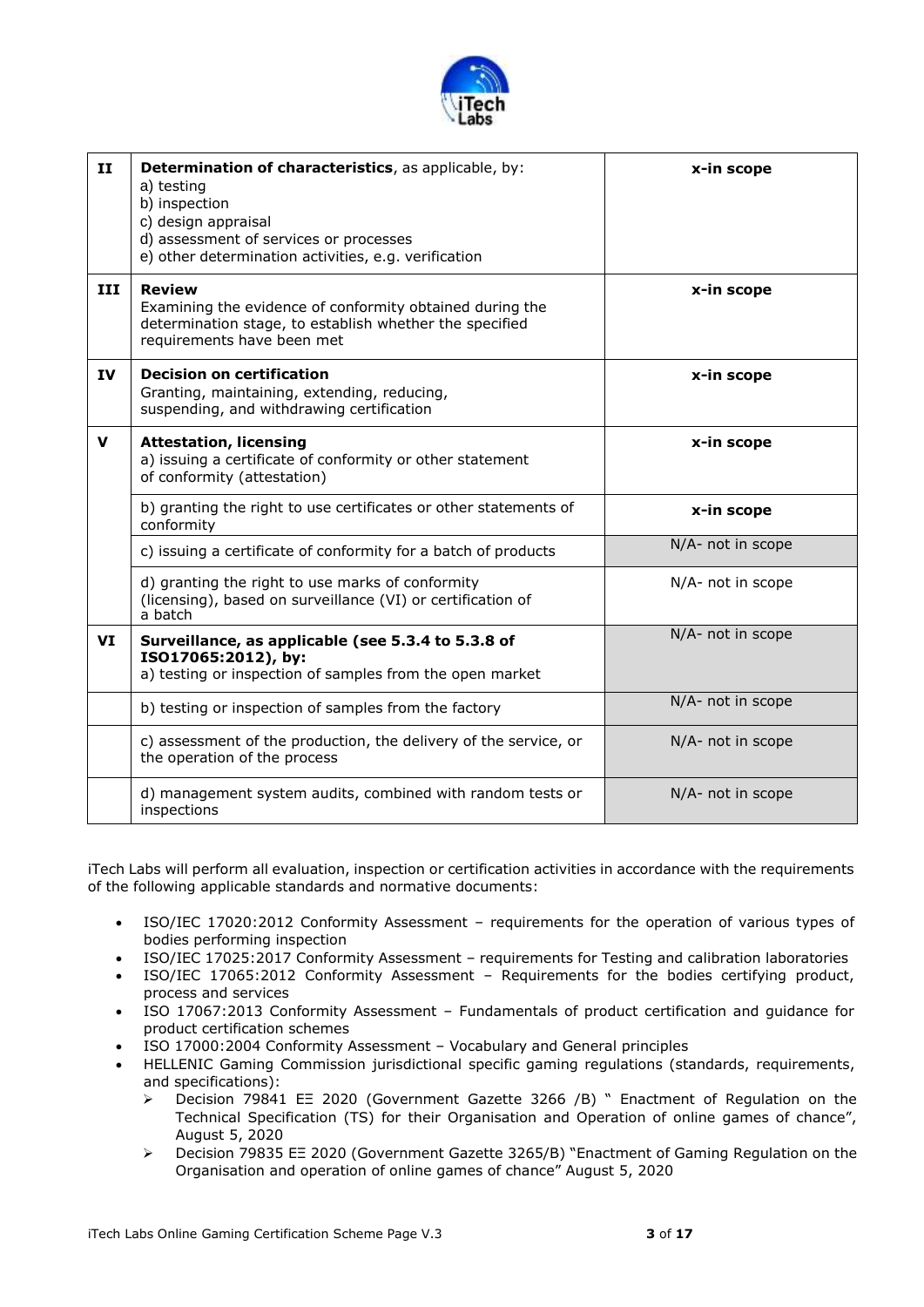

 Decision 79300 ΕΞ 2020 (Government Gazette 3261/Β) "Enactment of Gaming Regulation on managing Changes to the Central Information Systems (CIS)" August 5, 2020

The Hellenic Gaming Commission has published on their website the jurisdictional gaming regulations on technical requirements for gambling product certification and accreditations of certification bodies. The Hellenic Gaming Commission is accepting certifications for Technical Means and Materials and/or Studios from certification bodies which operate and are accredited against ISO/IEC 17020:2012, ISO/IEC 17025:2017 and ISO/IEC 17065:2012.

#### **iTech Labs Online Gaming Certification Scheme requirements**

 Product requirements for online gaming systems (and their components) as per the Hellenic Gaming Commission jurisdictional specific gaming regulations requirements

| Type of Online gaming systems (and their                              | <b>HGC</b> jurisdictional specific gaming regulations |
|-----------------------------------------------------------------------|-------------------------------------------------------|
| components) products in scope of the scheme:                          | requirements                                          |
| Online Gaming platforms and systems (software                         | Decision 79841 EE 2020 (Government Gazette 3266       |
| applications or systems, and relevant premises                        | /B)                                                   |
| associated with the running of online games of                        | Decision 79835 EE 2020 (Government Gazette            |
| chance)                                                               | 3265/B)                                               |
| Online Games using Random Number Generators                           | Decision 79841 EE 2020 (Government Gazette 3266       |
| (RNG) (games of chance, poker, and their variants)                    | /B)                                                   |
|                                                                       | Decision 79835 EE 2020 (Government Gazette            |
|                                                                       | 3265/B)                                               |
| Any safety requirements applied to the Information                    | Decision 79841 EE 2020 (Government Gazette 3266       |
| Systems, pursuant to the Regulations and Technical                    | /B)                                                   |
| Specifications which do not fall under ISO/IEC 27001<br>certification | Decision 79835 EE 2020 (Government Gazette<br>3265/B) |
| Online betting platforms and systems<br>(event                        | Decision 79841 EE 2020 (Government Gazette 3266       |
| wagering, fixed and parimutuel betting, and virtual                   | /B) Decision 79835 EE 2020 (Government Gazette        |
| betting)                                                              | 3265/B)                                               |
| Online Live Dealer Games (games of chance, poker,                     | Decision 79841 EE 2020 (Government Gazette 3266       |
| and their variants)                                                   | /B)                                                   |
|                                                                       | Decision 79835 EE 2020 (Government Gazette            |
|                                                                       | 3265/B)                                               |
| accounting<br>and<br>control<br>systems<br>Monitoring,                | Decision 79841 EE 2020 (Government Gazette 3266       |
| (including regulator reporting systems), used by                      | /B)                                                   |
| online gaming                                                         | Decision 79835 EE 2020 (Government Gazette            |
|                                                                       | 3265/B)                                               |
| Random Number Generators (RNG) - software and                         | Decision 79841 EE 2020 (Government Gazette 3266       |
| hardware implementations                                              | /B)<br>Decision 79835 EE 2020 (Government Gazette     |
|                                                                       | 3265/B)                                               |
| Online Jackpot Systems (including progressive)                        | Decision 79841 EE 2020 (Government Gazette 3266       |
|                                                                       | /B)                                                   |
|                                                                       | Decision 79835 EE 2020 (Government Gazette            |
|                                                                       | 3265/B)                                               |
| Changes to the products (as per the Change                            | Decision 79300 EE 2020 (Government Gazette            |
| Management requirements)                                              | $3261/B$ )                                            |

- Other Requirements to be fulfilled by the Client's organisations (Online Gaming Operators and Manufacturers):
	- $\triangleright$  Signing a certification agreement.
	- $\triangleright$  Meeting arrangements for the selection and sampling process, testing, assessment, and auditing.
	- $\triangleright$  Payment of necessary fees.
	- $\triangleright$  Signing an agreement for the use of certification documents.
	- $\triangleright$  Providing product information throughout the certification process, and after certification, as needed.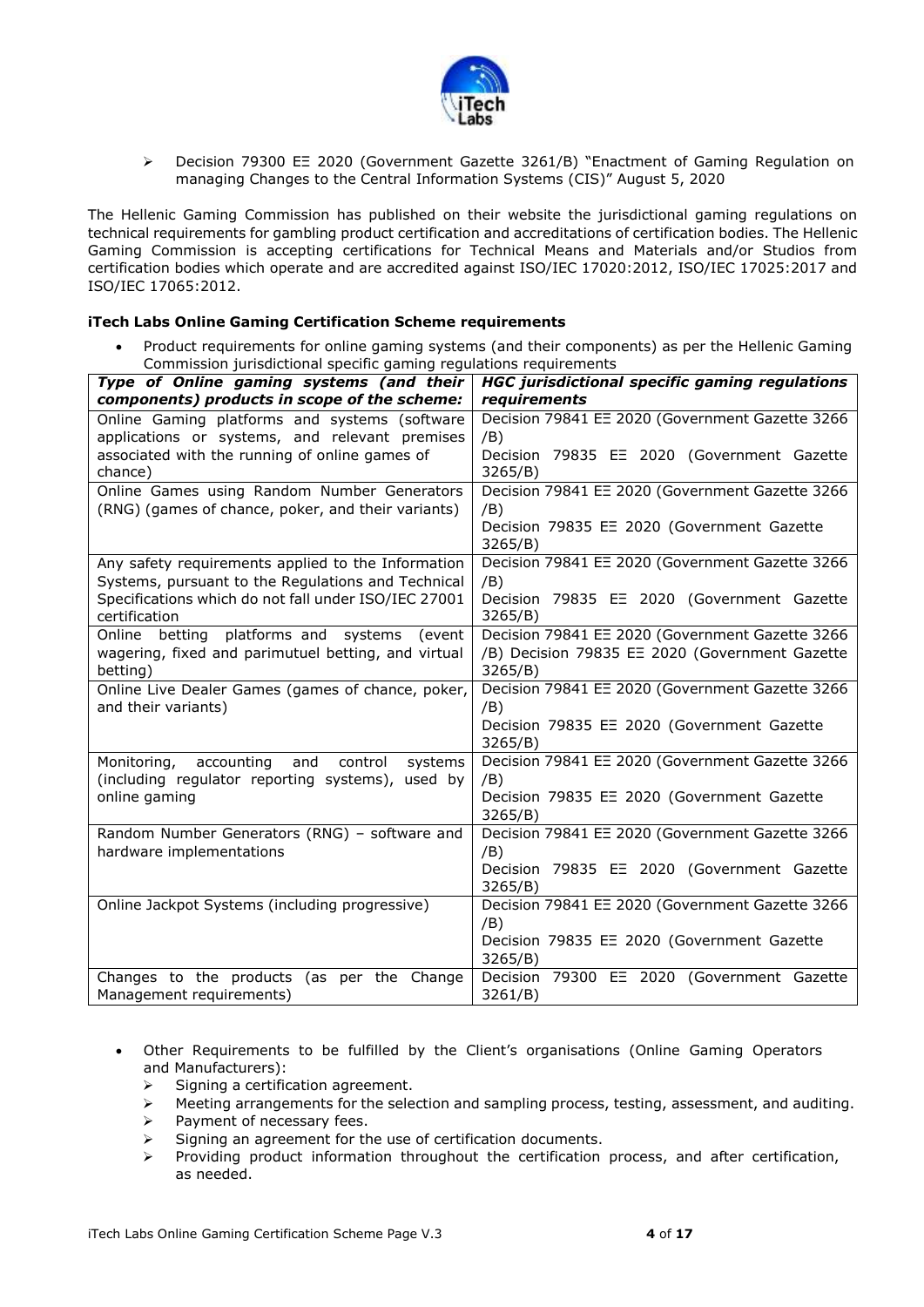

### **Sampling**

In accordance with the characteristics of the type of product to be certified, sampling may be used (as indicated):

| Type of Online gaming systems (and<br>their components) products in scope<br>of the scheme:                                                                                                   | Determination method and Sampling used                                                                                                                                                                                                                                                                  |
|-----------------------------------------------------------------------------------------------------------------------------------------------------------------------------------------------|---------------------------------------------------------------------------------------------------------------------------------------------------------------------------------------------------------------------------------------------------------------------------------------------------------|
| Online Gaming<br>platforms<br>systems<br>and<br>(software applications or systems, and                                                                                                        | Assessment of functionality; Documentation review;<br>testing/inspection where required.                                                                                                                                                                                                                |
| relevant premises associated with the running<br>of online games of chance)                                                                                                                   | Sampling where multiple components perform the same<br>function or use the same source code and configuration.                                                                                                                                                                                          |
|                                                                                                                                                                                               | Sampling of inputs used for testing (e.g. deposit, withdrawal<br>amounts, and limits on betting)                                                                                                                                                                                                        |
| Online Games using<br>Random<br>Number<br>Generators (RNG) (games of chance, poker,<br>and their variants)                                                                                    | Individual games: testing/inspection; assessment of<br>mathematical design; sampling so tests include each unique<br>component of the design at least once.                                                                                                                                             |
|                                                                                                                                                                                               | Groups of games: testing/inspection; assessment of<br>mathematical design; where games share a common code<br>base with different parameters, sampling is used to test<br>combinations of parameters that have changed.                                                                                 |
| Any safety requirements applied to the<br>Information<br>Systems, pursuant to<br>the<br>and Technical Specifications<br>Regulations<br>which do not fall under ISO/IEC 27001<br>certification | Documentation review, assessment of implementation;<br>sampling of specific event handling, e.g. for detailed review of<br>firewall logs or of security alerts; if there are different classes<br>of alerts or processes, choose a sample from each.                                                    |
| Online betting platforms and systems (event<br>wagering, fixed and parimutuel betting, and<br>virtual betting)                                                                                | Assessment of functionality; documentation review;<br>testing/inspection for each action required by the<br>regulator, e.g. race entry, outcomes, changes to results,<br>voiding, system limits, automated resulting, links to<br>financial systems, exclusions, and reporting.                         |
|                                                                                                                                                                                               | Sampling for each bet type, ranges of odds, minimum<br>and maximum runners, etc.                                                                                                                                                                                                                        |
| Online Live Dealer Games (games of chance,<br>poker, and their variants)                                                                                                                      | Assessment of services/processes; testing/inspection for player<br>actions versus rules, sampling across a range of games<br>covering every player outcome (win, lose, draw), but not every<br>possible outcome.                                                                                        |
| Monitoring, accounting and control systems<br>(including regulator reporting systems), used<br>by online gaming                                                                               | Documentation review, design appraisal; assessment of<br>functionality; sampling to test/inspect each class of event to<br>monitor, account, or report.                                                                                                                                                 |
| Random<br>Number<br>Generators<br>(RNG)<br>$\overline{\phantom{a}}$<br>software and hardware implementations                                                                                  | RNGs: testing/inspection; assessment; sampling of at least<br>two sets of 80 million bits for standard statistical tests.                                                                                                                                                                               |
| Systems<br>Online Jackpot<br>(including<br>progressive)                                                                                                                                       | Testing/inspection; assessment of mathematical design;<br>sampling (of jackpot contributions and wins) from a variety of<br>games at different bet levels, to ensure correct operation and<br>fairness.                                                                                                 |
| Changes to the products (as per the Change<br>Management requirements)                                                                                                                        | Documentation review; assessment of changes and effects of<br>linked components; inspection of unchanged components to<br>confirm this; verification of versions and checksums at each<br>baseline; assess whether documented changes in the period<br>match the record of actual change to the system. |
|                                                                                                                                                                                               | Depending on the products affected by the changes, sampling<br>is done for products affected, ensuring that each change is<br>tested on at least one affected product.                                                                                                                                  |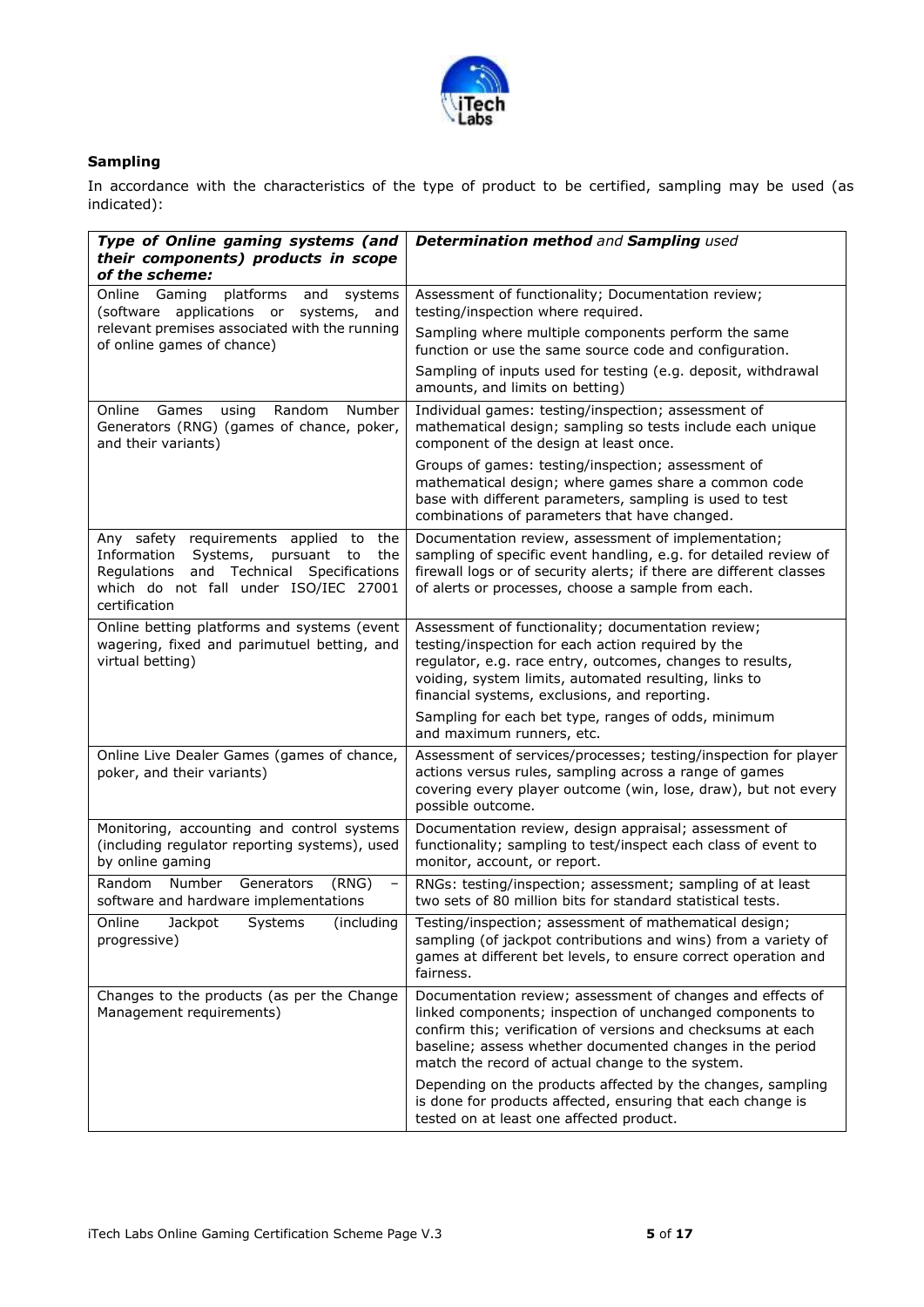

## **Duties and Responsibilities**

Impartiality is one of the core values of iTech Labs in performing testing and certification activities. iTech Labs' top management and staff understand and adhere to iTech Labs' Impartiality Policy and procedures, in carrying out all activities related to testing and certification. To preserve objectivity, iTech Labs manages any conflict of interest and any potential conflict of interest for existing and new clients.

Decisions related to certification are not influenced by any conflict of interest or activities of internal and/or external parties, and are solely based on conformity evidence and facts.

iTech Labs has tools for managing risks to impartiality, including but not limited to: declarations of any personnel conflicts of interest, Annual Impartiality Declarations, and Annual Management Reviews.

Liability is limited to iTech Labs' assets and staff (both permanent and contract). The amount of iTech Labs insurance for general liability and professional liability ensures there is appropriate cover for the provided testing and certification services.

iTech Labs evaluates and monitors finances and sources of income monthly and quarterly. iTech Labs is highly profitable and has been growing strongly in recent years. These evaluations ensure that commercial, financial, and other pressures do not compromise the provision of impartial testing and certification services.

All certification applicants are treated fairly, and in accordance with the requirements outlined in ISO/IEC 17065:2012. By following internally developed procedures and policies, based on the standards defined in the scheme, iTech Labs ensures that the certification process does not depend on applicants' size, membership or any previous number of certifications held by the applicant. iTech Labs does not discriminate against any applicant for certification, whose activities fall within the scope of the iTech Labs Online Gaming Certification scheme. Fees for certification are clearly and transparently shown in the proposal (agreement).

As required in accordance with our ISO/IEC 17025:2017 accreditation, iTech Labs has processes for the determination of competence criteria and competence evaluation, to ensure that all categories of personnel involved throughout the certification activities demonstrate knowledge and skills, as required, in their areas of responsibility. A Skills matrix is maintained for all personnel involved in the evaluations. iTech Labs has documented processes for the initial competence evaluation, as well as ongoing monitoring of competence and performance, of all personnel involved in certification activities.

## **Certification Process**

iTech Labs' certification process is described below. The procedures for testing and inspections are according to iTech Labs ISO/IEC 17025:2017 & ISO/IEC 17020:2012 accreditations.

iTech Lab certification process is based on ISO /IEC 17067 and guidelines for product certification schemes. The certification process ensures that products are certified in compliance with the relevant applicable requirements as defined in the scope of the scheme.

## **Selection**

Selection involves planning and preparation activities, to collect or produce all the information and input needed for the subsequent **determination** function.

### **Application for certification and certification agreement**

On receipt of a request, regarding certification against ISO/IEC 17065:2012, iTech Labs will forward the 'ITL\_IID Initial Information Document' for completion by the client applying for certification.

The client makes an application to iTech Labs for certification of its specified products. The application provides iTech Labs with all necessary information to enable it to plan the evaluation and certification process.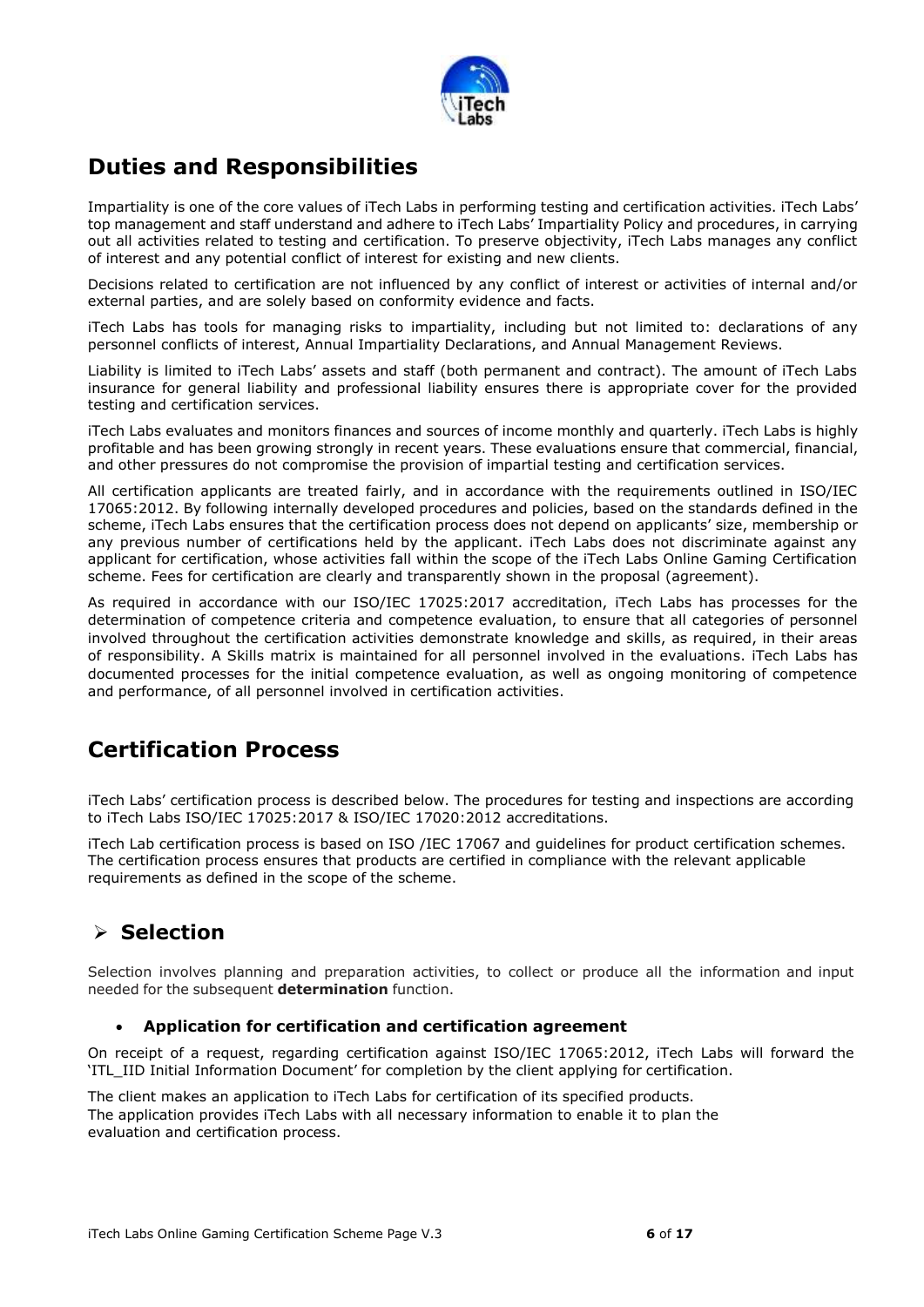

**Client and Product information** to be submitted\* must include the following:

| Information regarding the client<br>requiring certification       | This includes:<br>Legal name of the applicant, address of its registered<br>office, and contact details<br>Relationship to any parent company (if applicable)<br>$\bullet$<br>Name and function of the person acting as contact to the<br>$\bullet$<br>certification body and authorized to sign on behalf of the<br>applicant<br><b>Business address</b><br>Role of applicant organization (manufacturer, operator,<br>etc.)<br>Information on any outsourced process used by the client<br>that may have an impact on conformity |
|-------------------------------------------------------------------|------------------------------------------------------------------------------------------------------------------------------------------------------------------------------------------------------------------------------------------------------------------------------------------------------------------------------------------------------------------------------------------------------------------------------------------------------------------------------------------------------------------------------------|
| Information regarding intended<br>certificate holder              | Similar details as the client are needed, only if they are different<br>from client's details.                                                                                                                                                                                                                                                                                                                                                                                                                                     |
| Designation of product(s) for which<br>certification is requested | This includes:<br>List of products and quantities<br>$\bullet$<br>Description of product(s), including descriptive<br>$\bullet$<br>identifier(s), names, and versions<br>Jurisdictional standard(s) and other normative<br>$\bullet$<br>document(s) to which certification is requested: number,<br>title, and year of issue                                                                                                                                                                                                       |
| Manufacture of product(s)                                         | Similar details as the client are needed, only if they are different<br>from client's details.                                                                                                                                                                                                                                                                                                                                                                                                                                     |
| Certification and licensing<br>agreements                         | Declaration of willingness, on satisfactory completion of evaluation,<br>to conclude the applicable certification agreement and licensing<br>agreement, if not previously concluded.                                                                                                                                                                                                                                                                                                                                               |

\* The above information is to be submitted using the form 'ITL\_IID Initial Information' document.

Based on the information received, there may be further clarification required, to enable the preparation of the certification agreement. If the information provided is not clear or sufficient, iTech Labs will ask clarifying questions (via email or during a meeting).

### **Application review**

iTech Labs conducts a review on the information obtained, to ensure that:

- the provided client and product information is sufficient for the certification agreement;
- there are no differences in understanding between the client and iTech Labs, regarding standards or any other normative documents;
- The certification scope is clear and defined;
- iTech Labs has sufficient and appropriate means, competence, and capacity, to perform all required certification activities.

#### **Certification Agreement**

On completion of the review, iTech Labs notifies the client whether the information provided is satisfactory, and if so, provides a proposal for certification (certification agreement). The proposal will include the scope of evaluation, applicable jurisdictional standards, submission requirements, a proposed schedule, reporting during the valuation, deliverables, price, payment terms and Terms & Conditions. The agreement with the client generally has fixed price agreements, with no additional costs involved for the additional evaluation required after resolution of non-conformances. In case of specific projects where additional costs are involved, this will be specified in the proposal, including in the payment terms.

iTech Labs uses proposals with each client as legally enforceable agreements for the provision of certification activities, in accordance with the relevant requirements. The proposals are binding contracts and are signed by both iTech Labs and the client. The period of validity of the agreement is specified in the proposal's Terms and Conditions. The proposal takes into account the responsibilities of iTech Labs and its clients.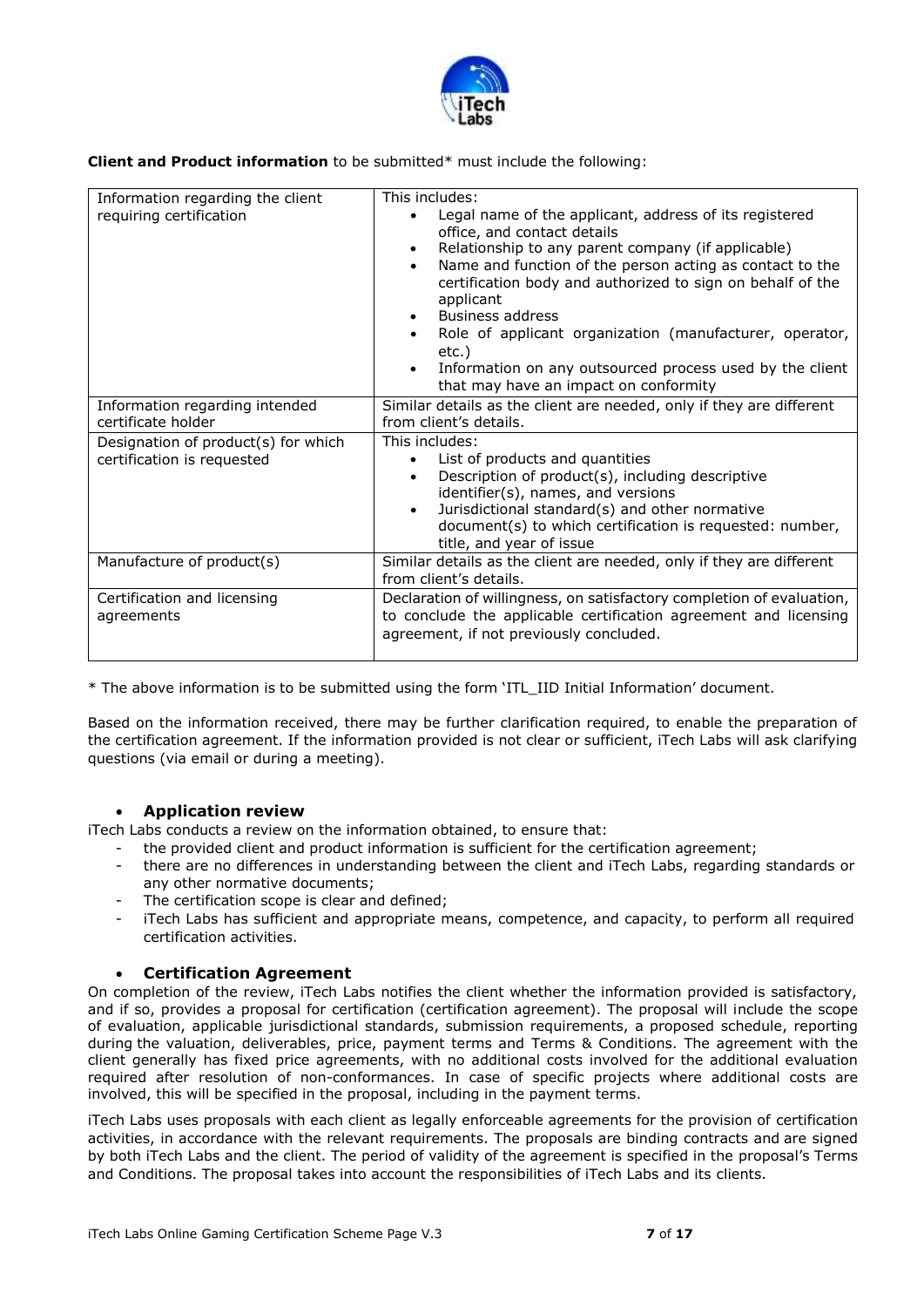

iTech Labs reserves the right to make its own decisions, relating to: the granting, refusal, and maintaining of certification; the expansion or reduction of the scope of certification; the renewal, suspension, or restoration following a suspension; or the withdrawal of certification. By signing the agreement, the customer agrees to follow and comply with iTech Labs' certification agreement, the Terms and Conditions, and rules.

## **Determination**

During this function, iTech Labs gathers information to determine the extent to which the client demonstrates its fulfilment of certification requirements.

| <b>Submission required for Determination (Evaluation):</b> |  |  |  |
|------------------------------------------------------------|--|--|--|
|                                                            |  |  |  |

| <b>Type of product</b>                                                                                                                                                                     | <b>Required submission:</b>                                                                                                                                                                                                                                                                                                                                                                                                 |
|--------------------------------------------------------------------------------------------------------------------------------------------------------------------------------------------|-----------------------------------------------------------------------------------------------------------------------------------------------------------------------------------------------------------------------------------------------------------------------------------------------------------------------------------------------------------------------------------------------------------------------------|
| Online Gaming platforms and systems<br>(software applications or systems, and<br>relevant premises associated with the<br>running of online games of chance)                               | Documentation on the functionality, operation, procedures, and<br>policies used in operation, related to:<br>Player registration and account management<br>Payment methods (deposit and withdrawal)<br>$\bullet$<br>Player protection<br>Privacy<br>$\bullet$<br>Data logging, transmission, and recovery                                                                                                                   |
|                                                                                                                                                                                            | Back of house access.<br>Online test system for remote testing and test accounts.<br>Source code.<br>The Platform certification process usually requires at least one<br>game to be available.<br>The game itself is not subject to the certification, but is needed in<br>order to verify certain platform functions.                                                                                                      |
| Online Games using Random Number<br>Generators (RNG) (games of chance,<br>poker, and their variants)                                                                                       | Game rules, pay-tables, game mathematics documents, game<br>configuration documents.<br>Online test systems for remote testing, test accounts, emulation<br>testing tools (for bypassing the RNG to verify game results).<br>Simulation results.<br>Source code.                                                                                                                                                            |
| Any safety requirements applied to the<br>Information Systems, pursuant to the<br>Regulations<br>and<br>Technical<br>Specifications which do not fall under<br>ISO/IEC 27001 certification | Documentation on the operation, procedures and policies used in<br>operation, related to:<br>Information systems security<br>Network diagram<br>$\bullet$<br>Evidence of implementation<br>$\bullet$                                                                                                                                                                                                                        |
| Online betting platform and systems<br>(event wagering, fixed and parimutuel<br>betting, and virtual betting)                                                                              | Documentation on the functionality, operation, procedures, and<br>policies used in operation, related to:<br>Player registration and account management<br>Payment methods (deposit and withdrawal)<br>$\bullet$<br>Player protection<br>$\bullet$<br>Privacy<br>$\bullet$<br>Data logging, transmission, and recovery<br>Back of house access.<br>Online test system for remote testing and test accounts.<br>Source code. |
| Online Live Dealer Games (games of                                                                                                                                                         | Betting system configuration, rules on betting, documentation on<br>management of events.<br>Mathematical documentation on parimutuel betting (if applicable).<br>The game itself is not subject to the certification, but is needed in<br>order to verify certain platform functions.<br>Game rules, pay-tables, game mathematics documents, game                                                                          |
| chance, poker, and their variants)                                                                                                                                                         | configuration documents.                                                                                                                                                                                                                                                                                                                                                                                                    |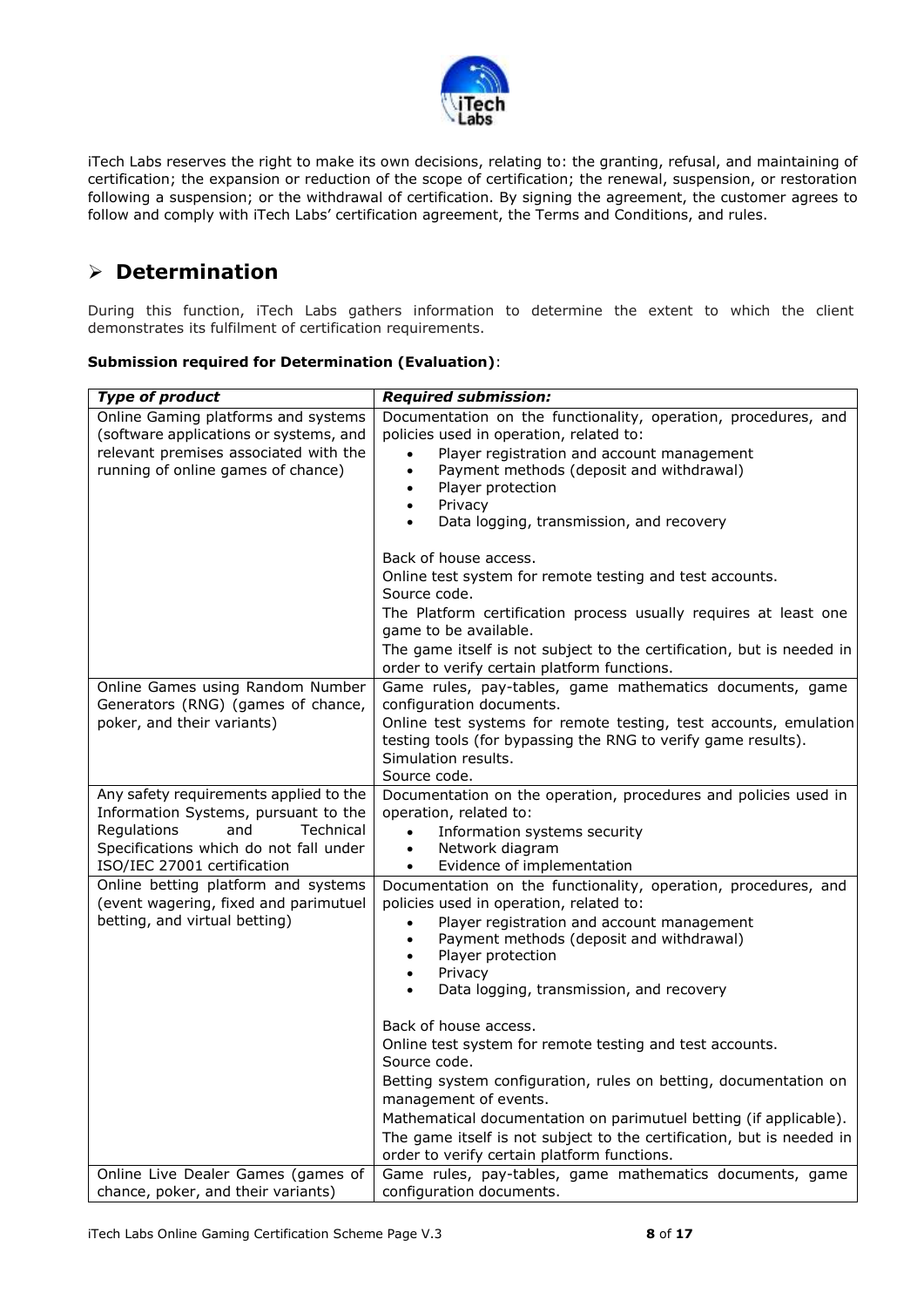

| <b>Type of product</b>                                                                                           | <b>Required submission:</b>                                                                                                                                                                                                                                                      |
|------------------------------------------------------------------------------------------------------------------|----------------------------------------------------------------------------------------------------------------------------------------------------------------------------------------------------------------------------------------------------------------------------------|
|                                                                                                                  | Online test system for remote testing, test accounts, combination<br>testing tools (for bypassing the RNG to verify game results).<br>Simulation results.<br>Source code.                                                                                                        |
| Monitoring, accounting, and control<br>systems (including regulator reporting<br>systems), used by online gaming | Documentation on the operation, procedures and policies used in<br>operation, related to the control subsystem.<br>Required games, platform functionality to be tested.<br>Evidence of implementation.                                                                           |
| Random Number Generators (RNG) -<br>software<br>hardware<br>and<br>implementations                               | Source code of the implementation of the RNG<br>Game code snippets calling the RNG<br>Type of games (e.g. slots, dice, card games) for which the RNG<br>needs to be evaluated                                                                                                    |
| Online Jackpot Systems (including<br>progressive)                                                                | Rules, game mathematics documents, jackpot configuration<br>documents.<br>Usually tested together with the game.<br>Online test system for remote testing, test accounts, combination<br>testing tool (for bypassing the RNG in testing).<br>Simulation results.<br>Source code. |
| Changes to the products (as per the<br>Change Management requirements)                                           | Details on any significant changes to the CIS, which may affect<br>valid certifications and/or result in conditions arising which may<br>pose a risk to the lawful running of Games, in accordance with the<br>Regulatory Framework.                                             |

Note: Submission requirements are included in our proposal (Agreement to be signed).

Determination (Evaluation) activities are undertaken to develop complete information regarding the fulfilment of the specified requirements, by the object of conformity assessment or its sample. These activities include:

- $\triangleright$  Testing and inspection
- $\triangleright$  Review of rules, artwork, and critical source code, as required by the type of product
- $\triangleright$  Review of relevant procedures/processes, as required by the type of product

### **Evaluation Plan**

Each project is assigned a Project manager and Team Leader, to manage the determination (evaluation) activities.

In accordance with the certification scope, the project manager develops a project plan according to our management system, and assigns competent personnel to each task. The plan consists of project timelines, assigning resources and a selection of iTech Labs' internal checklists, according to the relevant jurisdictional requirements.

#### **Details on Type of product and Evaluation methods used (based on specific applicable requirements relating to the characteristics of the object of conformity).**

| <b>Type of product</b>                                                                                                                                                                        | <b>Evaluation methods used</b>                                                                                                                                                                                           |
|-----------------------------------------------------------------------------------------------------------------------------------------------------------------------------------------------|--------------------------------------------------------------------------------------------------------------------------------------------------------------------------------------------------------------------------|
| Online Gaming platforms and systems<br>(software applications or systems, and<br>relevant premises associated with the<br>running of online games of chance)<br>(Requested by Manufacturer or | iTech Labs has developed internal checklists consisting<br>of the following evaluation methods and requirements:<br>Evaluation methods:<br>Functional testing where applicable<br>Source code review of critical modules |
| Licence Holder)                                                                                                                                                                               | Review of procedures/processes where applicable.                                                                                                                                                                         |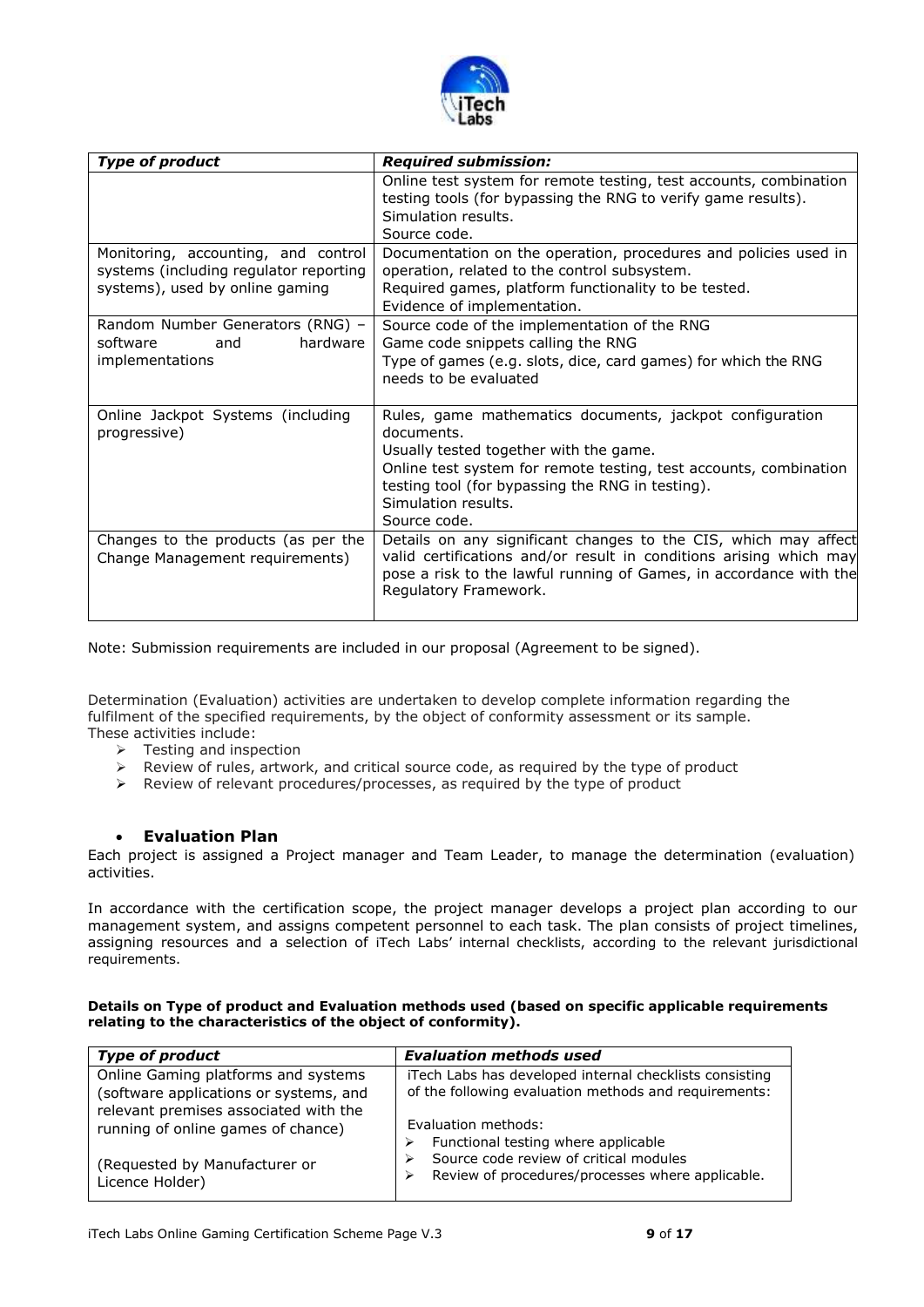

| <b>Type of product</b>                                                                                                                                                              | <b>Evaluation methods used</b>                                                                                                                                                                                                                                                                                                                                                                                                                                                                     |
|-------------------------------------------------------------------------------------------------------------------------------------------------------------------------------------|----------------------------------------------------------------------------------------------------------------------------------------------------------------------------------------------------------------------------------------------------------------------------------------------------------------------------------------------------------------------------------------------------------------------------------------------------------------------------------------------------|
|                                                                                                                                                                                     | The following requirements from the HGC regulations<br>are covered in our checklists:                                                                                                                                                                                                                                                                                                                                                                                                              |
|                                                                                                                                                                                     | Government Gazette 3266):<br>Chapter 2. Gaming Platform Requirements                                                                                                                                                                                                                                                                                                                                                                                                                               |
|                                                                                                                                                                                     | Government Gazette 3265:<br>Article 7 COMMERCIAL COMMUNICATION<br>Article 18 STANDARD FORM CONTRACT<br>$\bullet$<br>Article 19 PLAYER ONLINE ACCOUNT<br>$\bullet$<br>Article 20 PLAYER EXCLUSION<br>Article 21 CLOSURE OF THE PLAYER ONLINE<br>$\bullet$<br><b>ACCOUNT</b><br>Article 22 INACTIVE ONLINE ACCOUNTS<br>$\bullet$<br>Article 23 BLOCKING OF ONLINE ACCOUNTS<br>$\bullet$<br>Article 24 PLAYING ACTIVITY LIMITS<br>Article 25 CASH TRANSFERS<br>$\bullet$<br>Article 34 RECORD-KEEPING |
| Online Games using Random Number<br>Generators (RNG) (games of chance,<br>poker and their variants)                                                                                 | iTech Labs has developed internal checklists consisting<br>of the following evaluation methods and requirements:                                                                                                                                                                                                                                                                                                                                                                                   |
| (Requested by Manufacturer or<br>Licence Holder)                                                                                                                                    | Evaluation methods:<br>Functional testing where applicable<br>➤<br>Source code review of critical modules<br>⋗<br>Game rules & artwork evaluation<br>≻<br>Game maths evaluation<br>➤<br>$\blacktriangleright$<br>Game outcome tests<br>Review of procedures/processes where applicable.<br>≻<br>The following requirements from the HGC regulations<br>are covered in our checklists:<br>Government Gazette 3266:                                                                                  |
|                                                                                                                                                                                     | Chapter 3. Game Requirements                                                                                                                                                                                                                                                                                                                                                                                                                                                                       |
|                                                                                                                                                                                     | Government Gazette 3265:<br>Article 12 OTHER ONLINE GAMES<br>Article 16 PARTICIPATION IN GAMES<br>$\bullet$<br>Article 17 GAME GUIDE                                                                                                                                                                                                                                                                                                                                                               |
| Any safety requirements applied to the<br>Information Systems pursuant to the<br>Regulations and Technical Specifications<br>which do not fall under ISO/IEC 27001<br>certification | iTech Labs has developed internal checklists consisting<br>of the following evaluation methods and requirements:<br>Evaluation methods:<br>Functional testing where applicable.<br>Review of procedures/processes where applicable.<br>➤                                                                                                                                                                                                                                                           |
| (Requested by Manufacturer or<br>Licence Holder)                                                                                                                                    | The following requirements from the HGC regulations<br>are covered in our checklists:                                                                                                                                                                                                                                                                                                                                                                                                              |
|                                                                                                                                                                                     | Government Gazette 3266:<br>Chapter 4. IT System security                                                                                                                                                                                                                                                                                                                                                                                                                                          |
|                                                                                                                                                                                     | Government Gazette 3266:<br>Chapter 8. Safety of IT Infrastructure                                                                                                                                                                                                                                                                                                                                                                                                                                 |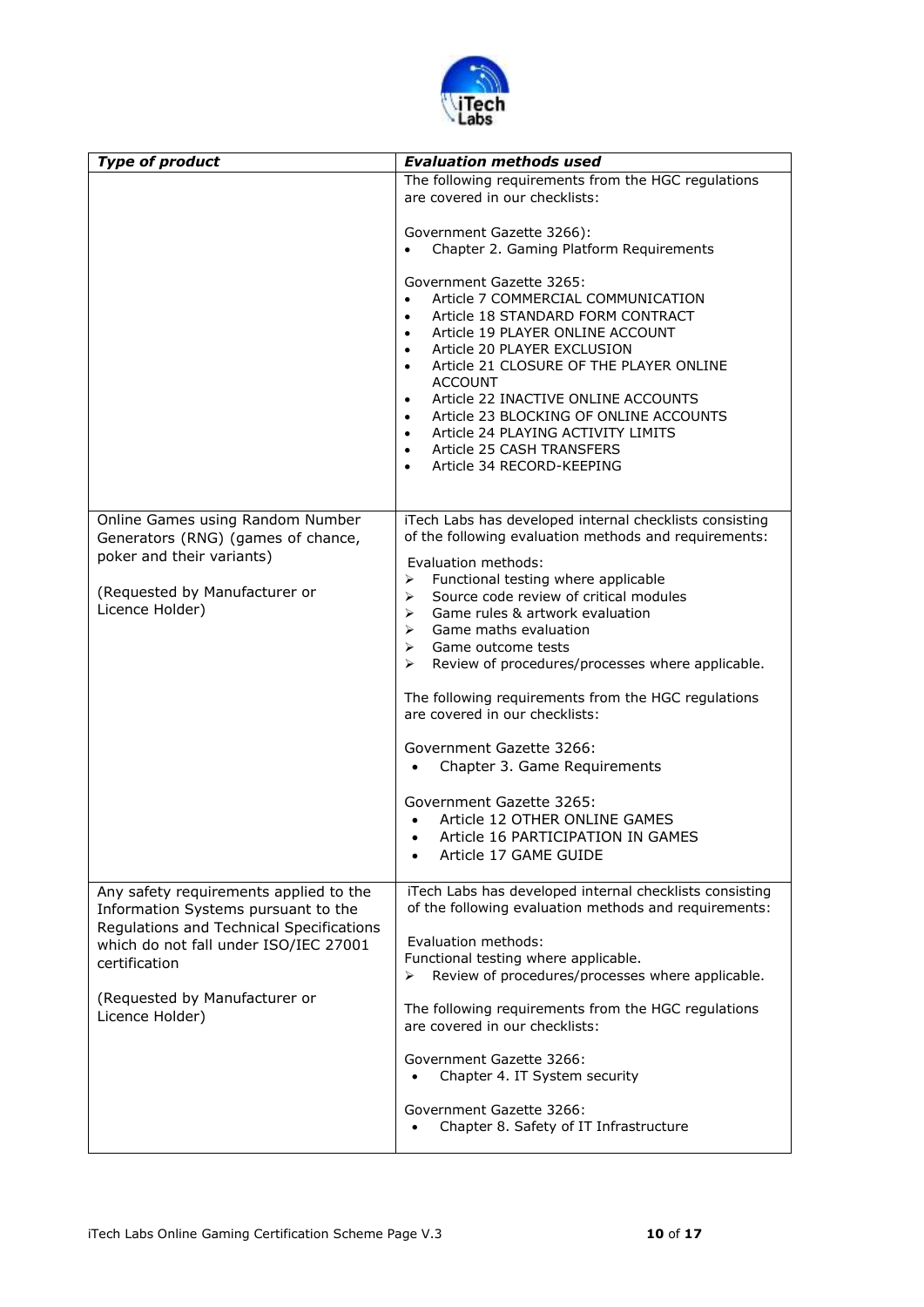

| <b>Type of product</b>                                                                                                                                              | <b>Evaluation methods used</b>                                                                                                                                                                                                                                                                                                                                                                                                                                                                                                                                            |
|---------------------------------------------------------------------------------------------------------------------------------------------------------------------|---------------------------------------------------------------------------------------------------------------------------------------------------------------------------------------------------------------------------------------------------------------------------------------------------------------------------------------------------------------------------------------------------------------------------------------------------------------------------------------------------------------------------------------------------------------------------|
| Online betting platform and systems<br>(event wagering, fixed and parimutuel<br>betting, and virtual betting)                                                       | iTech Labs has developed internal checklists consisting<br>of the following evaluation methods and requirements:                                                                                                                                                                                                                                                                                                                                                                                                                                                          |
| (Requested by Manufacturer or<br>Licence Holder)                                                                                                                    | Evaluation methods:<br>Functional testing where applicable<br>Source code review of critical modules<br>⋗<br>Game rules & artwork evaluation<br>➤<br>Game outcome tests<br>⋗<br>Review of procedures/processes where applicable.<br>≻<br>The following requirements from the HGC regulations<br>are covered in our checklists:<br>Government Gazette 3266:<br>Chapter 5. Event Wagering<br>Government Gazette 3265:<br>Article 11 BETTING EVENTS                                                                                                                          |
| Online Live Dealer Games (games of<br>chance, poker and their variants)                                                                                             | iTech Labs has developed internal checklists consisting<br>of the following evaluation methods and requirements:                                                                                                                                                                                                                                                                                                                                                                                                                                                          |
| (Requested by Manufacturer or<br>Licence Holder)                                                                                                                    | Evaluation methods:<br>Functional testing where applicable<br>⋗<br>Source code review of critical modules<br>⋗<br>Game artwork evaluation<br>➤<br>Game maths evaluation<br>➤<br>$\blacktriangleright$<br>Game outcome tests<br>Review of procedures/processes where applicable.<br>≻<br>The following requirements from the HGC regulations<br>are covered in our checklists:<br>Government Gazette 3266:<br>Chapter 6. Requirements for live dealer games<br>Government Gazette 3265<br>Article 15 STUDIOS<br>Article 16 PARTICIPATION IN GAMES<br>Article 17 GAME GUIDE |
| Monitoring, accounting and control<br>systems (including regulator reporting<br>systems), used by online gaming<br>(Requested by Manufacturer or<br>Licence Holder) | iTech Labs has developed internal checklists consisting<br>of the following evaluation methods and requirements:<br>Evaluation methods:<br>Functional testing where applicable.<br>⋗<br>Source code review of critical modules<br>⋗<br>Review of procedures/processes where applicable.<br>⋗<br>The following requirements from the HGC regulations<br>are covered in our checklists:<br>Government Gazette 3266:<br>Chapter 7. Intermediate Control System<br>Government Gazette 3265:<br>Article 33 INTERMEDIATE CONTROL SYSTEM                                         |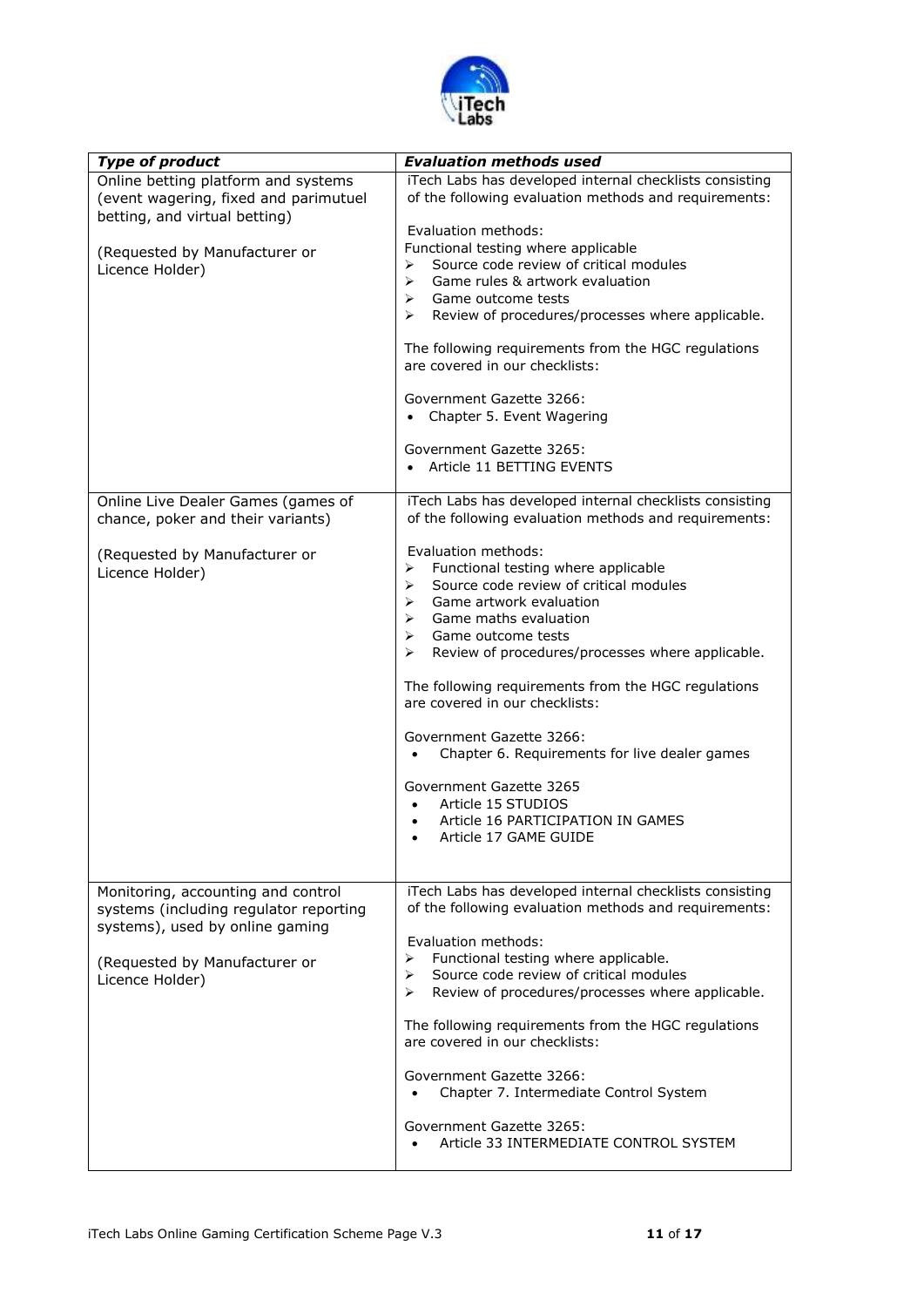

| <b>Type of product</b>                                                    | <b>Evaluation methods used</b>                                                                                                                                                                                                                                                                                                                                                                                  |
|---------------------------------------------------------------------------|-----------------------------------------------------------------------------------------------------------------------------------------------------------------------------------------------------------------------------------------------------------------------------------------------------------------------------------------------------------------------------------------------------------------|
| Random Number Generators (RNG) -<br>software and hardware implementations | iTech Labs has developed internal checklists consisting<br>of the following evaluation methods and requirements:                                                                                                                                                                                                                                                                                                |
| (Requested by Manufacturer)                                               | Evaluation methods:<br>Source code review<br>⋗<br><b>Statistical tests</b><br>$\blacktriangleright$<br>The following requirements from the HGC regulations<br>are covered in our checklists:<br>Government Gazette 3266:<br>Chapter 9. Random Number Generator                                                                                                                                                  |
| Online Jackpot Systems (including<br>progressive)                         | iTech Labs has developed internal checklists consisting<br>of the following evaluation methods and requirements:                                                                                                                                                                                                                                                                                                |
| (Requested by Manufacturer or<br>Licence Holder)                          | Evaluation methods:<br>Functional testing where applicable.<br>≻<br>Source code review of critical modules<br>➤<br>Jackpot payouts<br>➤<br>Review of procedures/processes where applicable.<br>≻<br>The following requirements from the HGC regulations<br>are covered in our checklists:<br>Government Gazette 3266:<br>Chapter 10. Progressive Jackpot<br>Government Gazette 3265:<br>Article 13 JACKPOT MODE |
| Changes to the products (as per the<br>Change Management requirements)    | iTech Labs has developed internal checklists consisting<br>of the following evaluation methods and requirements:                                                                                                                                                                                                                                                                                                |
| (Requested by Manufacturer or<br>Licence Holder)                          | Evaluation methods:<br>Review of procedures/processes where applicable.<br>➤<br>The following requirements from the HGC regulations<br>are covered in our checklists:<br>Government Gazette 3261:<br>Managing Significant changes<br>$\bullet$<br>Management of exceptionally urgent Significant<br>$\bullet$<br>Changes<br>Quarterly change report                                                             |

### **Product Evaluation and resources**

The evaluation activities are performed in accordance with the project plan and the standards and methods listed in the table above (*Details on Type of product and Evaluation methods used*). The objective is to ascertain if the product fulfils the specified jurisdictional requirements.

The evaluation activities are always performed by appropriately qualified personnel based on their qualifications, authorisations and experience in accordance with confidentiality and impartiality requirements. iTech Labs does not use subcontractors.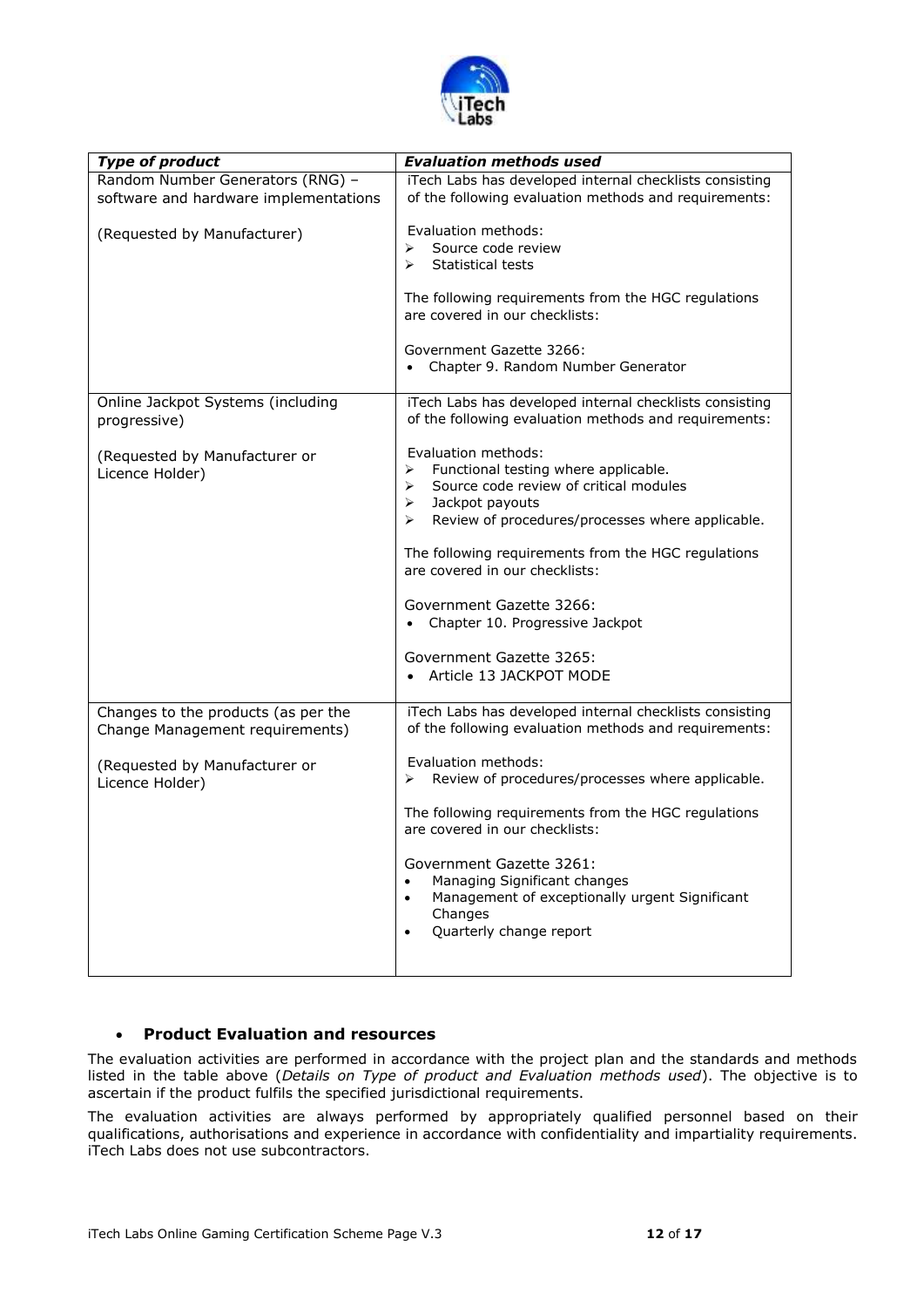

### **Nonconformities**

All non-conformities are recorded in iTech Labs Project management system with clear reference to the jurisdictional requirements. Progress for each module is also recorded in iTech Labs project management system. The client is notified of non-conformances and progress in weekly or bi-weekly reports (Defects report and Progress report).

If the client expresses interest in continuing the certification process, iTech Labs will provide any additional information about the non-conformities and the evaluation tasks needed to be completed. As the agreement with the client is generally fixed price agreements, no additional cost is involved for the additional evaluation required after resolution of non-conformances. In case of additional costs, this is clearly mentioned in the agreement with the client.

If the client agrees to the completion of the additional evaluation tasks, and upon receipt of resolution of nonconformities, the project manager revises the evaluation plan and re-assigns personnel. The conformity assessment process or parts of it are repeated to complete the additional evaluation tasks.

The above process (reporting and resolution of non-conformities) is repeated until all non-conformities are resolved. After confirming resolution of non-conformities, the project management system is updated and the client is informed.

## **Evaluation report**

As part of the evaluation, internal checklists are used to ensure that all requirements are met, results are recorded, and evidence are kept. The outcomes of all evaluation activities, results and relevant evidence are documented and after satisfactory resolution of any nonconformities, an Evaluation report on the assessment team findings is prepared. The report will be considered as part of the total package of evidence to demonstrate compliance with the certification requirements by the certification body's person or group responsible for making the certification decision.

### **Use of conformity assessment results from other Conformity Assessment Bodies (CAB)**

In some cases, on request from the customer, iTech Labs can accept conformity assessment results from other Conformity Assessment Bodies, if the following conditions are met:

- The customer requests acceptance of the conformity assessment results (test results of the parts of the product) before signing a certification agreement with iTech Labs.
- The other Conformity Assessment Body is accredited by any mutually recognised accreditation body for the relevant ISO standards.
- $\checkmark$  The scope of accreditation requirements is as defined in the iTech Labs Online Gaming Certification scheme.

The conformity assessment results that can be accepted are:

- $\checkmark$  Test reports issued to the customer by another Conformity Assessment Body accredited against ISO/IEC 17025:2017;
- $\checkmark$  Inspection reports issued to the customer by another Conformity Assessment Body accredited against ISO/IEC 17020:2012;

subject to other Conformity Assessment Bodies satisfying the following conditions:

- $\checkmark$  The test and inspection reports cover all relevant jurisdictional requirements.
- The results in these reports show compliance.
- $\checkmark$  The reports are current / valid as per the applicable requirements.

### **Review**

On completion of the evaluation process, the outcome of all evaluation activities, results and relevant evidences of the product compliance with the defined certification scheme and the evaluation report are gathered and presented for an independent review by a senior staff member, not involved in the evaluation process.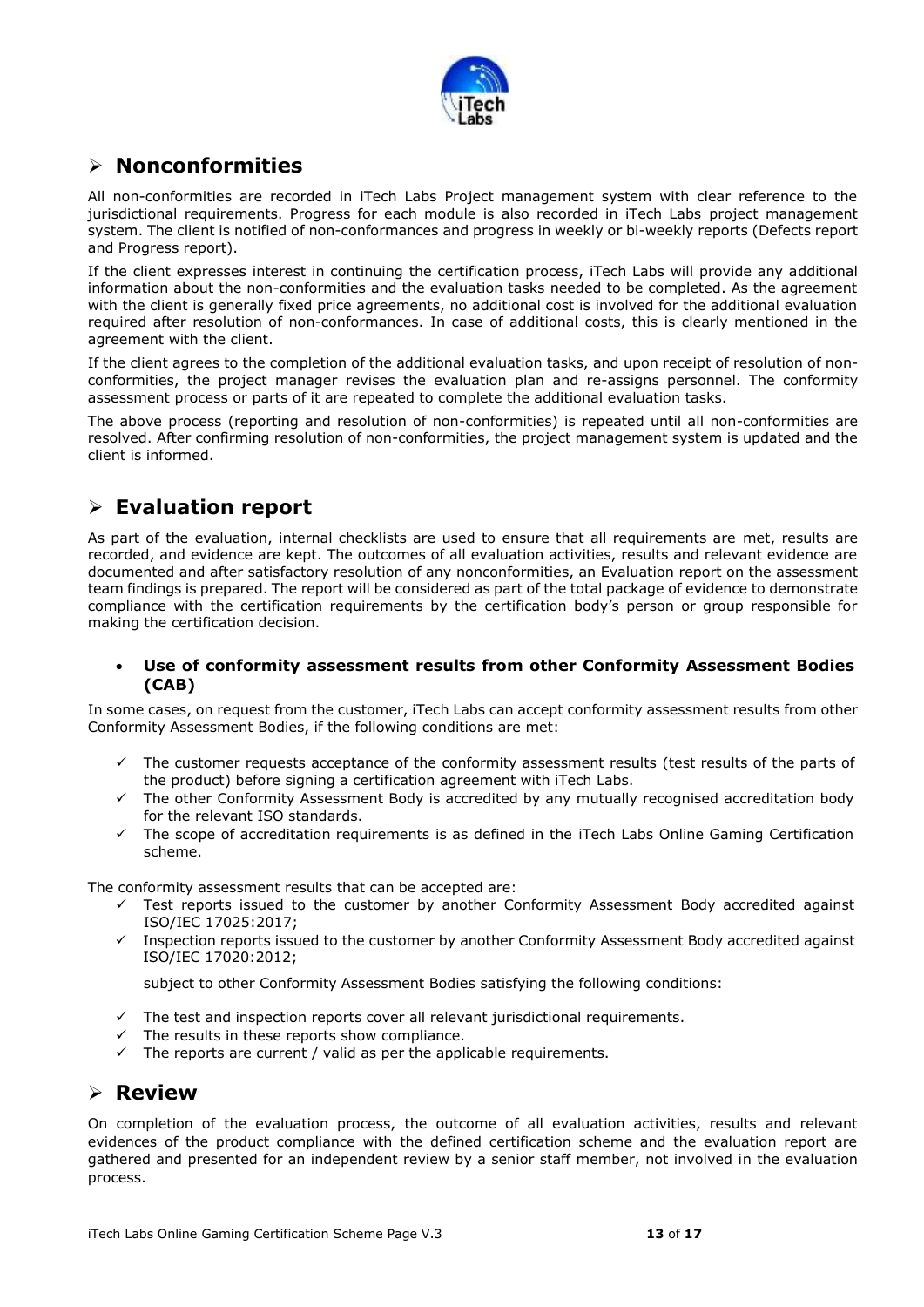

The aim of this review is to ensure that they provide a suitable, adequate, and effective demonstration that the product fulfil the specified requirements.

If the evidence is sufficient, a recommendation for certification is made. The Evaluation report, the results of the review and recommendations are sent to the Certification Committee.

## **Certification decision**

The **Certification decision** is the consideration of the suitability, adequacy and effectiveness of the selection and determination activities, as well as the results of these activities, with regard to the fulfilment of specified requirements for the object of conformity assessment.

iTech Labs is responsible for, and retains authority for, all decisions related to certification under this scheme. The certification decision is drawn upon review of all information related to the evaluation, documentation, results, independent review and relevant information from the whole certification process. The certification decision is made by the Certification Committee, not involved in the evaluation activities.

iTech Labs will inform the client of the certification decision.

In case the outcome of the review is positive, iTech Labs decides to grant the certification. As a result of the positive decision, the client will be provided final certification report and certificate. The certification documents reflect the scope of certification in detail, including unique certification number, name of scheme under which the certificate is issued, name and address of the certification body, name and address of the certificate holder, reference to certification agreement, statement of conformity, the date of the certification, and the expiry date of the certification and legally binding signature of authorised personnel.

In case the outcome of the review is negative, iTech Labs decides not to grant the certification and in addition to the decision, the client will also be provided with the reasons for the negative decision.

### **Attestation, licensing**

iTech Labs will issue formal certification only upon fulfilment of the following conditions:

- The certification agreement (proposal) has been completed /signed by both parties.
- Payments have been received.
- Certification requirements have been satisfied.
- The decision to grant or extend the scope of certification have been made.

Following the decision to grant certification, iTech Labs issues a statement of conformity. Under this scheme, the statement of conformity is in the form of a certificate. The certificate will be listed on iTech Lab's website subject to client's approval.

iTech Labs certificate clearly displays the reference to the scheme, lists the Identification of the subject of the assessment and display a statement of conformity - "Summary of the outcome of the assessment: Comply". The client will be granted the right to use the certificates and other statements of conformity.

#### **Use of certificates and marks**

iTech Labs is the owner of this certification scheme and the scheme can be used for certification only by iTech Labs. iTech Labs is the authorised entity to make all decisions related to certifications made under this scheme.

iTech Labs is the only certification body that can refer to this certification scheme in marketing or public materials. iTech Labs ensures control over the ownership, use and display of certificates, and any mechanisms for indicating a product or service is certified.

iTech Labs' Terms and Conditions/Rules define all the information related to use of certificates. iTech Labs has rules governing the use of any statement or accompanying information, related to certification, under this scheme. iTech Labs will take suitable action when dealing with incorrect references to certification status or misleading use of certification documents, marks, or certification statements.

The iTech Labs Online Gaming Certification scheme does not cover the use of certification marks.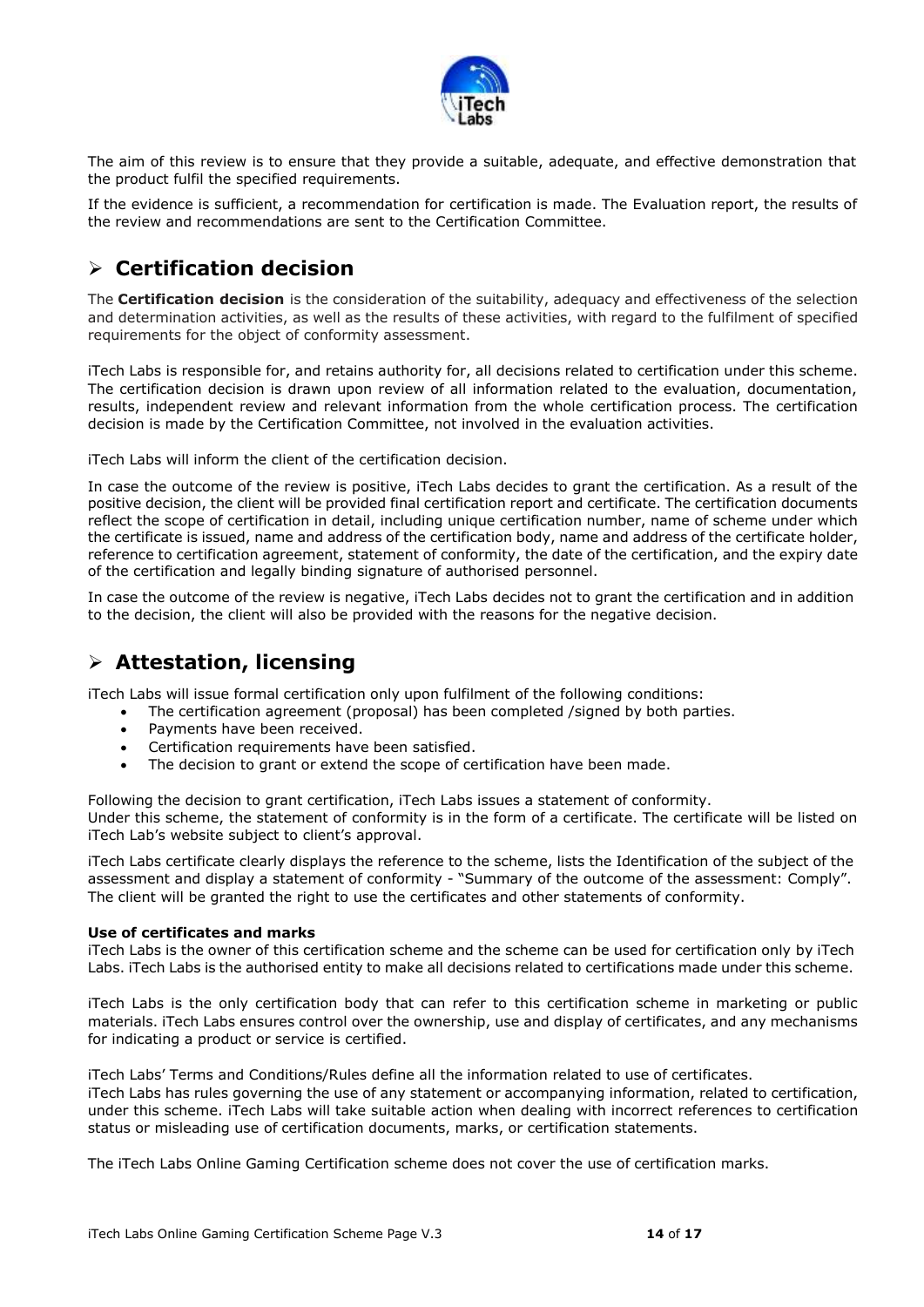

### **Termination, reduction, suspension or withdrawal of certification**

iTech Labs' product certification process is performed within a defined period of time and includes obtaining a baseline – a digital signature of the certified product, among other evidence. Any current certification becomes suspended upon major changes to the certified product, or changes to the digital signature, which then requires a conformity assessment, as part of a new certification process. The new certification process will result in a new certificate, which will replace the previous one.

In cases of non-conformance in certified products being identified by, or reported to iTech Labs, iTech Labs will investigate, consider and decide on appropriate action, which may include:

- Evaluation, review and/or a certification decision, as per iTech Labs' scheme, and issuing a new certificate to replace the previous one. The new certification process will start once the non-conformity has been rectified and will go through the same conformity assessment process defined in this scheme.
- Conditional continuation of the certification iTech Labs will define and impose additional conditions that the customer must implement and follow.
- Reduction in the scope of certification to remove the non-conforming product variant.
- Suspension of the certification, pending remedial action by the client.
- Withdrawal of the certification.

In cases iTech Labs suspends/withdraws the certification, the client will be clearly informed on what actions are needed to end the suspension/withdrawal and restore certification, according to the iTech Labs Online Gaming Certification scheme, and any additional relevant actions and requirements that are considered appropriate by iTech Labs.

## **Changes affecting certification**

iTech Labs' Management System has a process for monitoring the development of the standards and other normative documents, which define the specified requirements used in the scheme.

In case the certification scheme presents new or updated requirements that affect the client certification, changes are implemented, as per the process in our Management System, and iTech Labs ensures that details of the changes are communicated to all clients. iTech Labs verifies the implementation of the changes by the clients and follows the certification steps required by the scheme.

In cases where the client introduces changes into the certified product, iTech Labs will decide upon appropriate actions (selection, determination, review, decision, issuance of a revised formal certification document to extend or reduce the scope of certification, etc.) in accordance with the scheme.

As a scheme owner, iTech Labs will review the operation of the scheme on a periodic basis (at least annually) in order to confirm it is meeting its objectives, and to identify aspects that require improvement.

# **Directory of certified products**

ITech Labs maintains details on all certified products. iTech Labs preserves information such as:

- Certification number
- Identification of the client and product
- The standard and other normative documentation to which conformity has been certified
- Formal certification documents

iTech Labs will provide information, upon request, about the validity of a given certification.

# **Records**

iTech Labs maintains and keeps records on all certifications including results and evidences. iTech Labs ensures that record confidentiality is upheld during retention, transport, transmission or transfer in any way.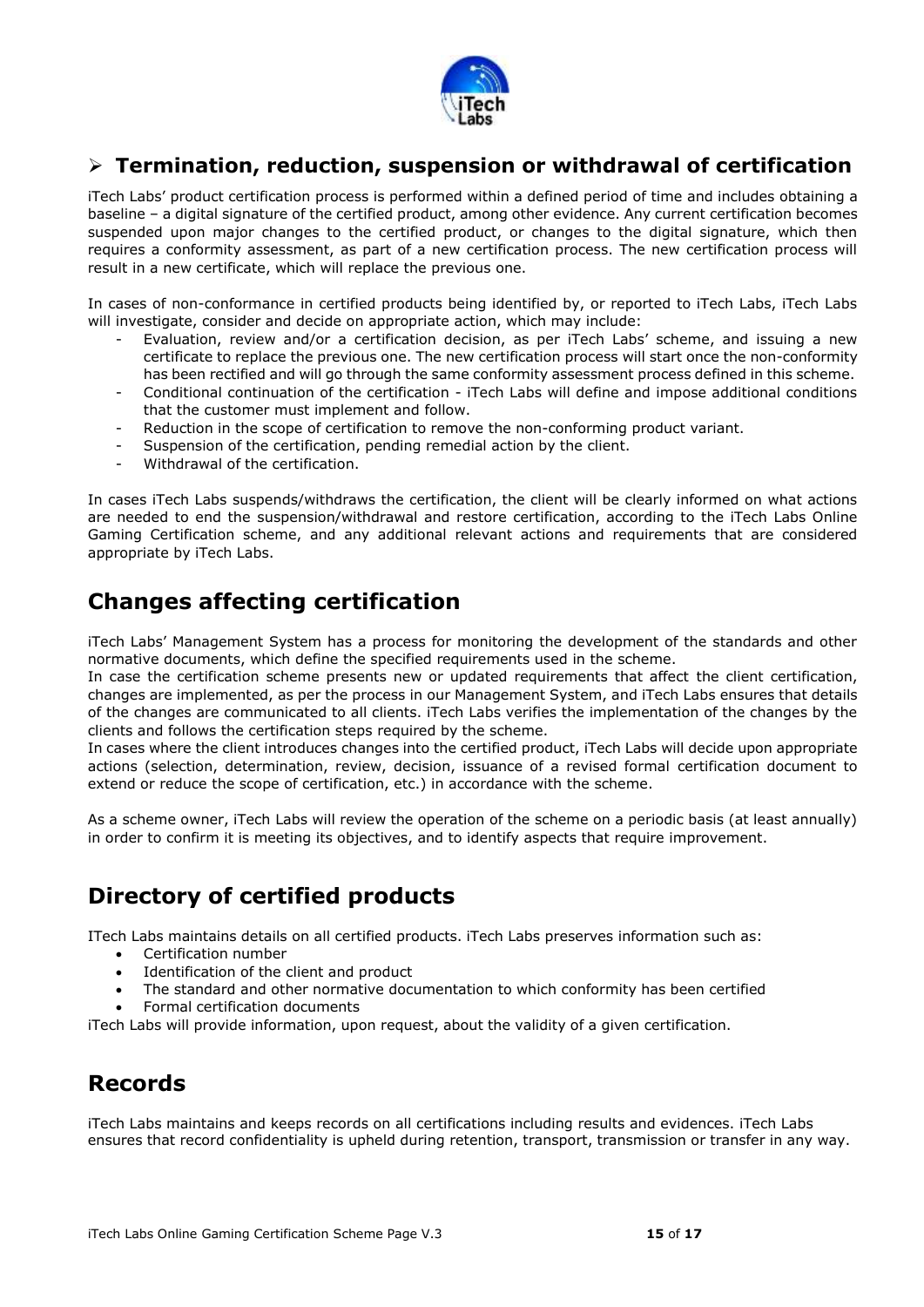

## **Publicly available information**

iTech Labs maintains on its website, and on request, makes available, iTech Labs' Online Gaming certification scheme, including: evaluation methods; relevant jurisdictional standards, certification activities, rules and procedures for granting, maintaining, extending or reducing the scope of certification; or for suspending, withdrawing or refusing certification, information on complaints and appeals and terms & conditions. Additionally, iTech Labs maintains, and on request, makes available: general information on the fees charged to applicants and to clients and any additional relevant information as requested by the clients. The public information will be available on [www.itechlabs.com/certification](http://www.itechlabs.com/certification)

## **Confidentiality**

iTech Labs is responsible for the management of all information obtained or created during the certification activities. At all times, personnel involved in the certification activities, treat all acquired information as confidential and private. This is in accordance with iTech Labs' employment contract, which is a legally enforceable agreement at all levels.

Information about the client, from sources other than the client (e.g. complainant or regulators), is and shall be treated as confidential, consistent with iTech Lab's policies.

iTech Labs will inform the client in advance, of the information it intends to place in the public domain. All other information, except for information that is made publicly accessible by the client, is and shall be considered confidential.

Except as required by the certification standards, information about a particular certified client will not be disclosed to a third party, without the written consent of the certified client.

When iTech Labs is required by law or authorised by contractual arrangements (such as with the accreditation body), to release confidential information, the client concerned shall, unless prohibited by law, be notified of the information provided.

iTech Labs has processes and, where applicable, equipment and facilities that ensure the secure handling of confidential information

# **Product Liability**

In this scheme, all questions related to product liability are dealt with on the basis of the relevant legal system(s).

# **Complaints and appeals**

iTech Labs has a documented process to receive, evaluate and make decisions on complaints and appeals, related to the certification, and products related to this scheme.

Upon receipt of a complaint or appeal, iTech Labs will log the complaint in our system, send acknowledgement to the client, investigate, and confirm that the complaint or appeal relates to iTech Labs' certification activities, and if so, will address it. The client will be informed of the progress and final decision.

iTech Labs is responsible for all decisions, at all levels, of the complaints and appeals handling process. iTech Labs ensures that the persons engaged in the complaint and appeal handling process, are different from those who carried out the evaluation and made the certification decisions.

iTech Labs will provide a formal notice of the outcome of the investigation to the complainant and/or appellant.

The submission, investigation and decision on complaints and appeals shall not result in any discriminatory actions against the complainant or appellant.